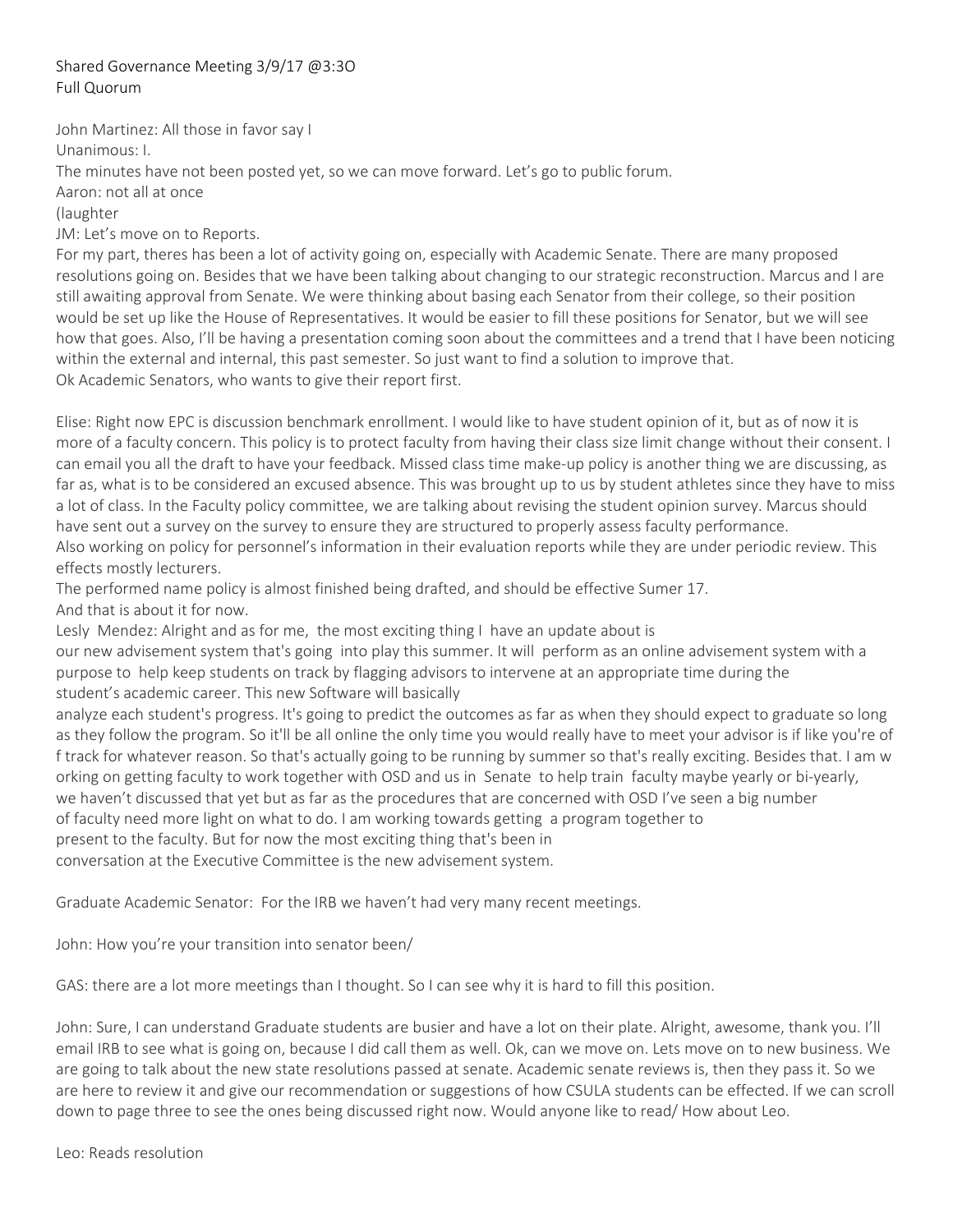John: So that is the three, what is everyone's input/

Bonnie: What is part‐time faculty/

John: Mostly lecturers or assistant professors. Since there are part-time, they don't get the same salary as full-time. So the creative task force is to help the part‐time faculty have a voice.

Neya: Also included faculty not on tenure track.

John: Does shared governance give recommendation to senate/[time stamp 17:45]

Discussion takes place [time stamp 18:21]

John: Ok we will return to this at a later time and move on to the next meeting item. [ time stamp 19:OO]

John: Let's now discuss, The exemption of general education mathematics, area before credit.

## Reads propsal

John: Marcus would you be able to clarify what this means/

Marcus: Taking a class to be exempt from another based on completion of a certain area. Some people were saying you don't have to take this class because you took this other class.

GAS: So what is the alternative/

Marcus: And this effects transfers

Lesly: You know I'm being affected by it. I am having to take another American government class. But it's all from transferring from a different school and certain classes not being transferrable

Bonnie: Asks for further clarification

David: Basically you can not just take an exam to replace a required course.

Elise: Yes. Actually we are working on removing the W P E. to avoid placement testing.

John: How do we feel about this proposed resolution [time stamp 25:OO]

Discussion Takes place

David Zitzer:basically, the way the chemistry exams works is that there is um basic chemistry and like high school level chemistry that this college offers for people who have never taken chemistry so if they fail that exam they would have to then take that chemistry but if you pass that exam you can just move straight to the college level magnet where as for the WPE it doesn;t like prevent you from taking English 101, like people start wth that one and then they take the WPE as seeing if they actually passed it.

Lesly: Right but if you dont then you are not able to do English 102 until you do pass, or you are not able to graduate until you have taken the WPE so I think it still kind of holds the same weights as far as requirements for graduating or being a student here, so maybe keeping it as an option like I don't know, based off your major or something.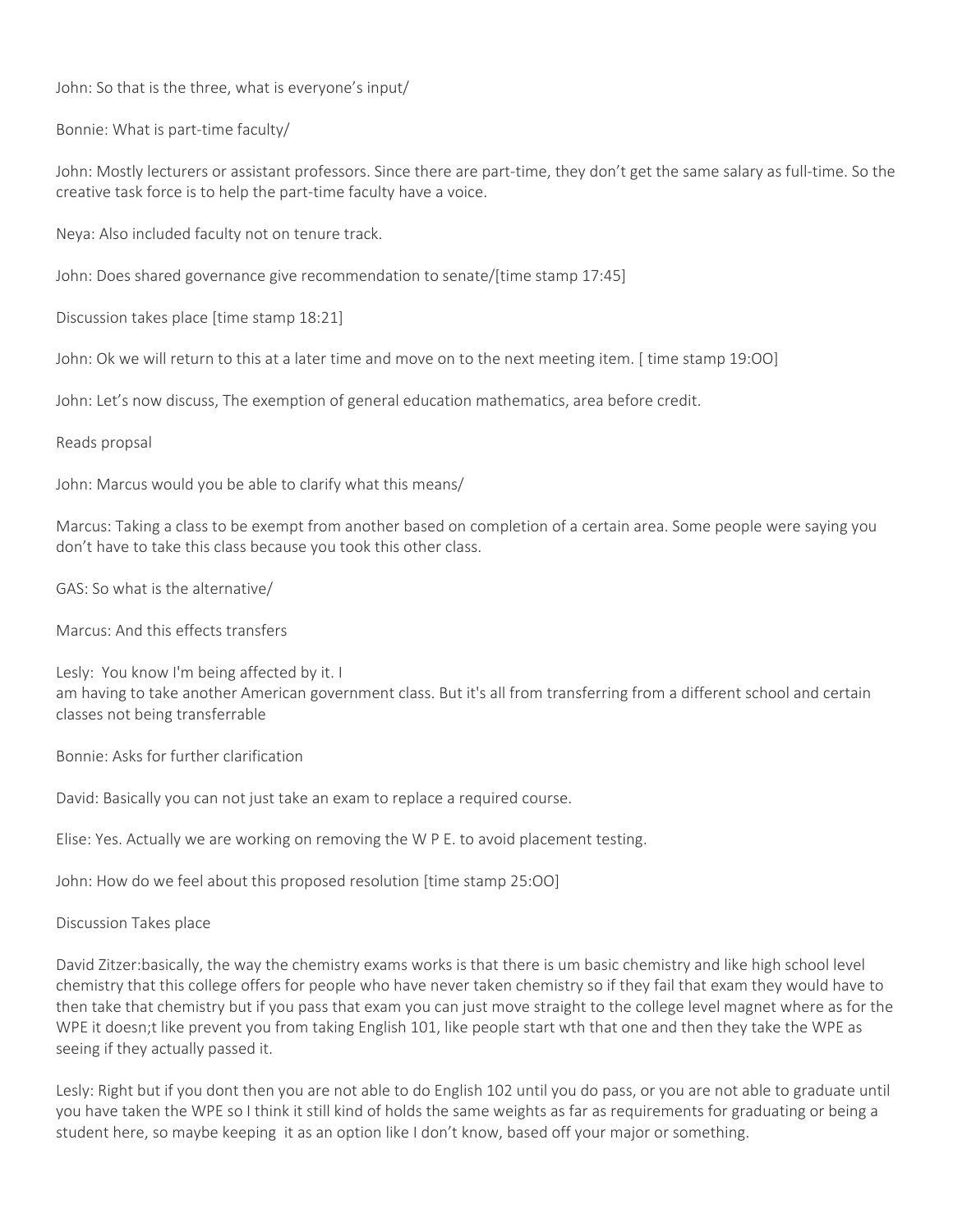Girl (bonnie?)<30:28>: I think for like a math placement it has more to do with when you first start college, and then before you start taking math classes and like where do you place in that, and then at my JC it's like you would get 3 chances to try to score better, and if you can't do that and you are always basically ranging in the same math courses then you have to take that math, and math isn't subjective like English,it's pretty like, it's a computerized test, a, b.c, or d, or none of the above, so um, you could just test only algebra, only, addition, only subtraction, or stuff like that.

Lesly: ahhhh, I don't know,

David Zitzer: (Inaudible)

Lesly: I mean I get the whole purpose. I've taken placement exams at a JC, but I still, when I transferred over here I still had to do the WPE. Fortunately I didn't have to do anything regarding math, because I had way finished any requirements regarding math but I just a still feel like it holds the same weight either way, so if we're gonna removes the WPE, maybe, I don't know, edit this resolution so that it can kind of, I don't know…

David Zittzer: I thinks it's um, well for the WPE it's that it's a pass or fail thing, so if you fail it then you can graduate but for the ELM whether or not you pass or fail, you still get accepted into college, you just have to take the extra classes.

Lesly: Right, but we pay for that extra class, it's not like a free class that we are going to get and that's also time off of whatever schedule you had put in your head to graduate.

David Zitzer: Well yeah, but assuming you can jump straight to the second one, that you are just going to end up failing because you do not know the basic stuff.

Lesly: Yeah, that's the same thing with the WPE if you don't pass it after the third time you have to take this class, it's like another basic english class, and then you can move up to English 102, so that is a lot of time and money that we are taking away from the students here, And um, I am just saying to reconsider it, if we are going to consider not having the WPE and replacing it with a math exam.

John: Alright, well we are kinda running out of time so we are gonna move on, but I would probably talk more about this because this is all good commentary to include so when we send it to academic senate we can put that into consideration, so it's a good thing.

Marcus: Just one final thing, too, Cal State LA has already resolved this. It's required here, but they just wanted to systematically do it across the CSU's, so that's what we were looking at here, again ah, this would be practice as we're looking at these, John, I want to make it clear that your intent is to provide recommendations to the statewide academic senate?

John: Oh no, just the Cal State LA Academic Senate

Female Voice: It's the statewide senate that's approving, so it's like two senators from our school

John: Oh I thought they already approved it from the state and it's coming from the lower, uh schools and then to approve those…

Marcus:There are some that would effect, so if you look at, so for example, um, if you look at the ones they did pass, one way to look at these resolutions would be as to what their intent are, who are they targeting, like for examples, all the ones that they're targeting, they're asking this from the legislature, they're asking this from the Federal Government, this from the Trump Administration, but there is one that says "hey when it comes to lactation resources, this room, this policy, etc., the campuses should um evaluate those campus by campus"; so that directive is coming straight to the campuses, not the system, chancellor's office, Federal Government, or state legislature; So I would focus on what is coming from them to the campus, and that's the only one that I see that they passed unanimously that would be the senators going to the senate and saying 'hey! The statewide one is saying we should look at these policies within our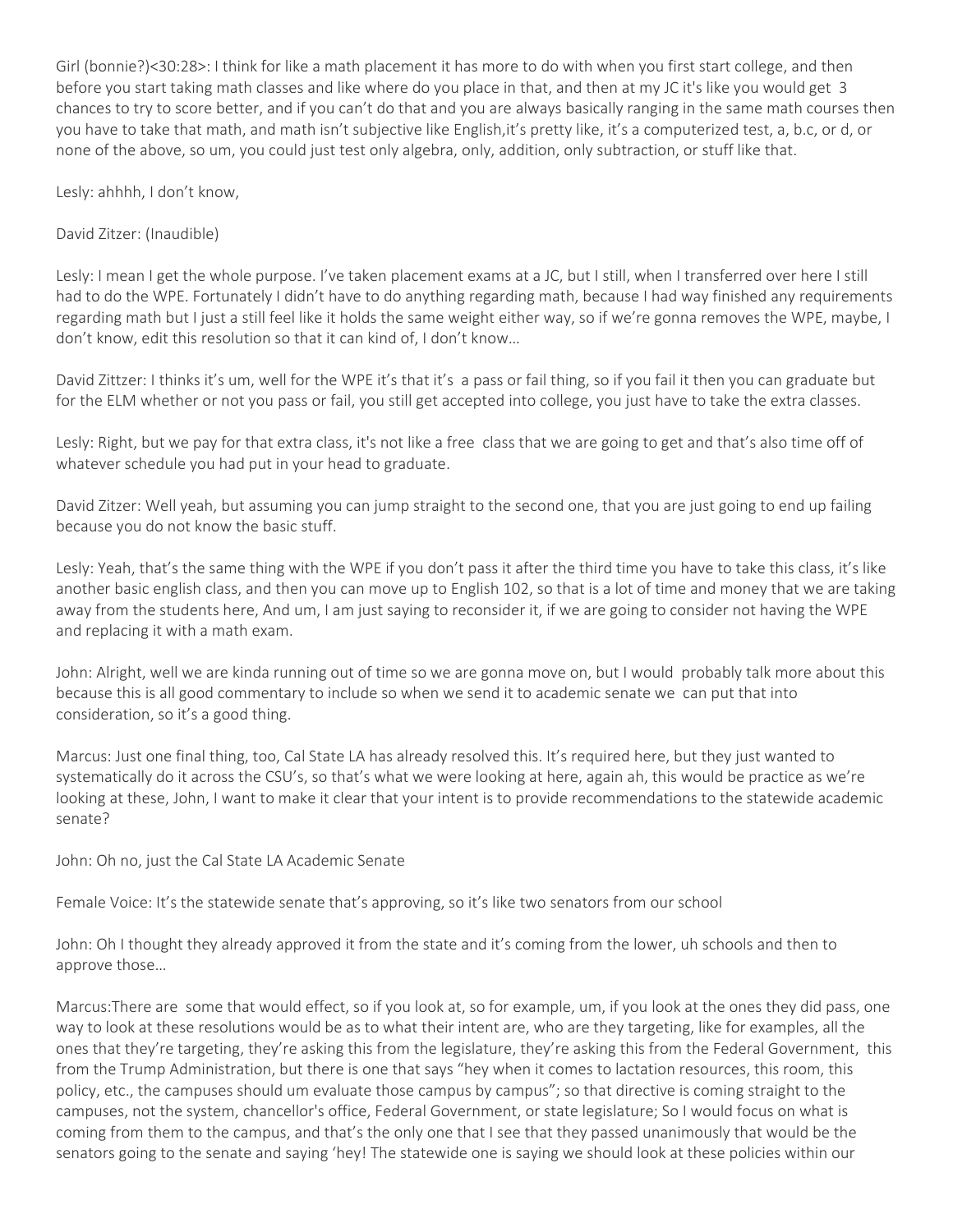campus, and that would be um, a lactation resource policy, so that might be one too. Now the first reads, we know that we get things l there (?) task force, and that's awesome they want them to do a task force, we can be like, yeah thats great stuff but when it comes to ELM, that's stuff that has been considered and answered by our campus, so I don't know if that's a conversation really that people in this group want to have, but it's up to you as well, so that's one way of looking at it.

John: Alright, thank you.

Marcus: You can make reccomendations to the state senate

{inaudible}

Female:

Female Voice: you could report it to the statewide senators that represent our school and have them make that point for us.

Lesly: Which they would gladly do, so you guys can always feel free to recommend anything, anyone

John: Alright, well thank you for the clarification marcus, ah, in that case, should we still go over these? Um, these other resolutions as well? Um, No? Ok, lets move on, what time is it?

{inaudible}

Male voice: Can I speak?

John: oh yeah, ok we'll let uh, Aaron talk about the budget

Aaron: I represent Inteff on budget, this um, committee um deals with incentives for student members or members of ASI that are in committees that aren't officials ASI officers, who aren't on the board, so all the positions that we have, all the committees, externally, internally, that are just small, all they do is show up to the meeting and that's it, they don't need to do any office hours, they don't need to fill out a biweekly, this committee is in charge of making sure that those students get incentives, and as John will talk about it a bit, about the lack of positions available, or the lack of involvement in committees throughout ASI. We are currently going through our budget review, in terms of for next years, 17‐18 year, budget, now we're looking to make a lot of reduction in a lot of areas in our budget, just because this organization is growing very, very,expansively, however we are still stuck at 1.3 million dollars, that's all we have we can't project anything else, it's all student fees, so, I come to you so we can discuss about the number. Usually what we offer for the incentives and an ad hoc committee on this committee is \$8,000, so there's been discussions to reduce that number, um because of the lack of involvement in ASI members, um ASI committee members. For example last year we actually spent about 4,000 in incentives on the committee and ad hoc committee, the previous year it was 3,000, and the reason it was brought to \$8,000 for consideration is, how is this committee going to promote these positions available for the the next fiscal year, so we have it broken down to \$5,000, just purely incentives, \$3,000 on the recruitment ad hoc committee, this shared governance ad hoc committee is a committee that is going to be formed here, gets passed by the BOD, and basically have \$3000 on how to promote this, we have the luxury of having Gus on board now we didn't have that at the beginning of the year, or last year, but we still need to come up with a plan to promote all these positions that are available, and not only that, make sure that they are aware where th incentive is available. The only time we are ever notified about this incentive is at the end of the semester, the final week, John sends the email out to all committee members about it, and to be honest, how many people check their emails? They have till the last week of the semester to do it, and after that it's too late, so we are looking to reduce the number, um, I can't tell you how much we've spent on advertising, um just of the \$3,000, or on the incentives for \$5,000, um, it's such an arbitrary number we put it together, so every dollar counts in our budget. I know 8,000 doesn't seem like a lot in a 1.3 million dollar budget, but the reality is we have to make cuts and we don't want to do that on areas we don't need to. Now, what I suggest this committee to discuss about, and hopefully we take action on it next time, is reducing the number down for committees membership in